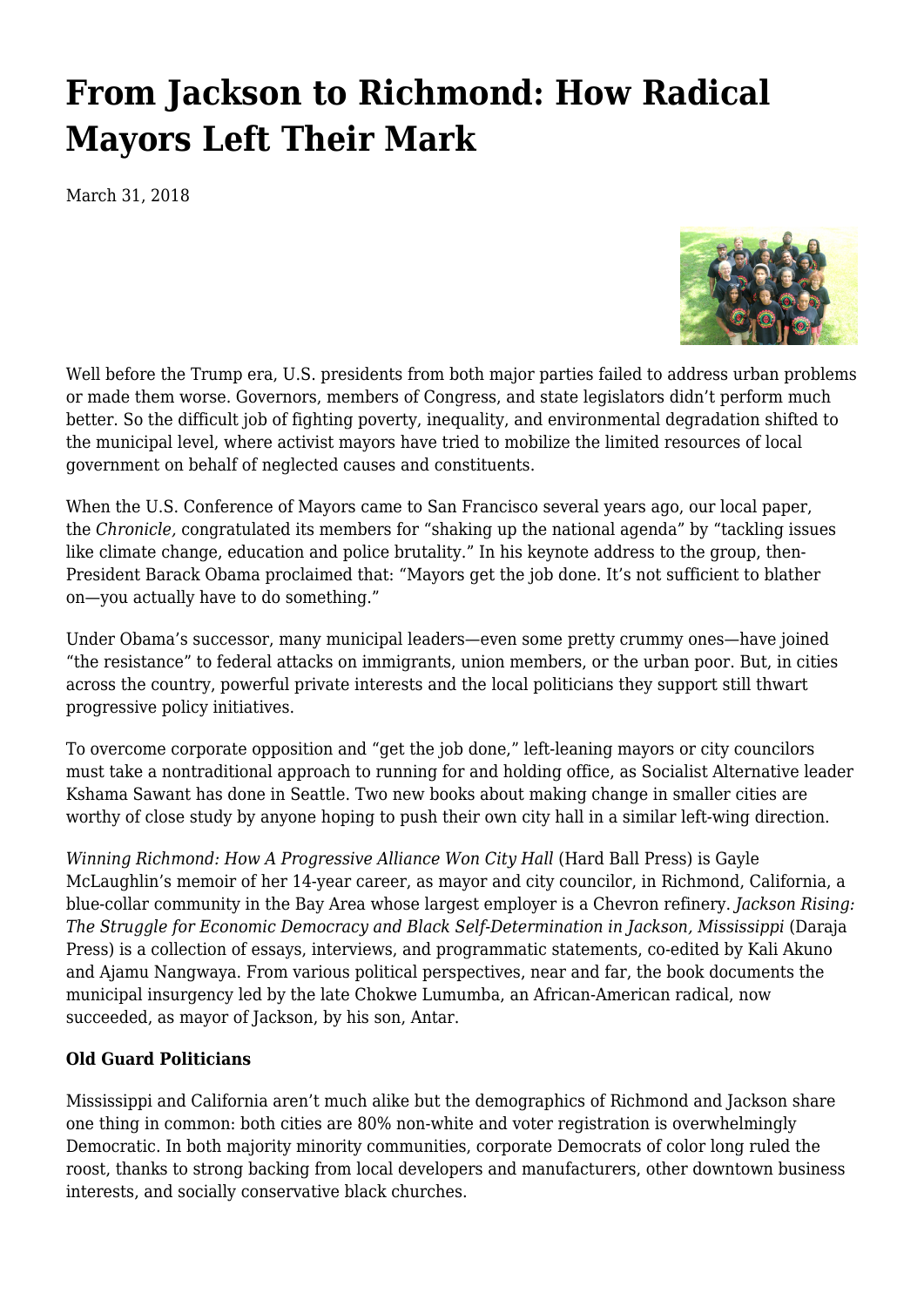Richmond's old guard took its first hit from the left when Gayle McLaughlin, a white newcomer from Chicago and Green Party protégé of Peter Camejo, unexpectedly won a city council seat in 2004. As she recalls in her memoir, "the political culture was vastly different from anything" she had previously encountered as a movement activist. All six of Richmond's black and Latino city councilors, including the city's African-American mayor, were business-oriented Democrats backed by Chevron.

On issues like promoting renewable energy or improving refinery safety, McLaughlin had, at most, only one reliable ally; when she was elected mayor in 2006, she was still the only Richmond Progressive Alliance (RPA) member on the council. "I was a working class person consciously representing the voices of many people living in a system dominated by the rich," she writes. "One of the first things I realized was that I wasn't going to get anything done without an organizing campaign on each issue."

This realization informed the work of the RPA, which McLaughlin co-founded and describes in the book, and her use of city hall as a catalyst for change, mobilizer of public opinion, and ally of constituent groups. When she became mayor, Richmond was best known, in the Bay Area, for its street crime, gun violence, poverty, and pollution. During her eight years in office, the city acquired a different reputation—for battling Big Oil, Big Soda, Big Banks, and the landlord lobby.

Today, Richmond is a cleaner, greener, safer, and more equitable place because its new leaders hired a top-notch city manager and reform-minded police chief, boosted the minimum wage, adopted rent control, curbed police misconduct, defended immigrants, and sought increased tax revenue and environmental justice from its largest employer, a Chevron refinery.

Once elected, most politicians just try to maintain a personal fan base for future electoral campaigns. In contrast, McLaughlin never stopped being a real movement-builder. She remained accountable to the RPA, a multi-racial political formation, with its own elected leaders, dues-paying membership, and year-round, multi-issue organizing program. And she helped inspire younger activists who also became successful candidates for local office by relying on Bernie Sanders-style small donations and local public matching funds, rather than corporate contributions.

As a result, Richmond Progressives now have a super-majority of five on the city council (that McLaughlin left last year to run for Lieutenant Governor of California, as a progressive independent). All are people of color who supported Sanders in 2016; four come from immigrant backgrounds and two are under 30. They won by running as part of RPA slates, committed to popular reforms like rent regulation and the requirement that landlords have just cause before evicting tenants.

## **A Southern State Capital**

The political landscape of Jackson—the state capital and largest urban center in Mississippi— was equally challenging for activists who turned their attention to municipal politics after prior involvement in civil rights activity, black nationalist causes, or other radical organizing.

When criminal defense lawyer Chokwe Lumumba, co-founder of the Malcolm X Grassroots Movement (MXGM), gained a Jackson city council seat in 2009, it was, he reports, "my first election to anything." As Lumumba noted later, his seven opponents, all black as well, had few ideas about how to:

**"overcome decades of economic divestment, de-industrialization, suburban flight, a declining tax base, chronic under-and un-employment, poorly performing**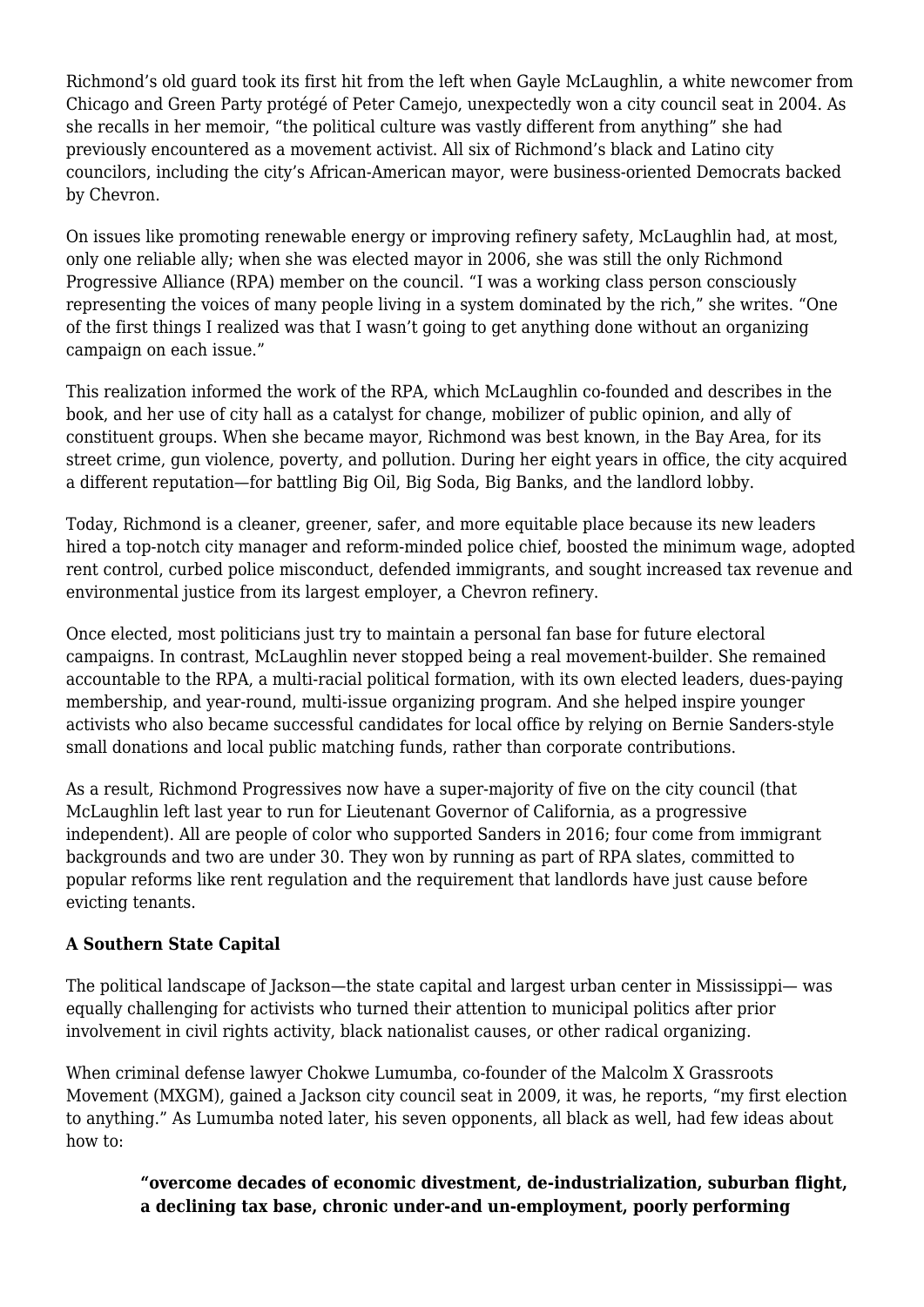## **schools, and an antiquated and decaying infrastructure."**

In a contest between an "outspoken revolutionary nationalist" and what *Jackson Rising* contributor Kamau Franklin calls "the politics of careerism and moderation," voters in Jackson Ward 4 opted for beginning "the process of transforming local government into a vehicle for economic and political change, guided by the principle of self-determination."

Four years later, according to contributor Carl Davidson, Lumumba again caught "Jackson's political elite off guard" by making "use of the Mississippi Freedom Democratic Party to run as an independent in the Democratic primary for mayor, defeat the incumbent, and force a run-off…which he then won overwhelmingly."

Lumumba's brief tenure in office illustrated not only how city hall can become a laboratory for visionary ideas, but also the fiscal constraints and legal restrictions facing modern day "sewer socialists." *Jacobin* editor Bhaskar Sankara visited Jackson and then interviewed the new mayor in February, 2014, just several days before his sudden death of heart failure at age 66. In *Jackson Rising,* Sunkara recalls that:

**"Lumumba had just passed a one cent local sales tax to fund Jackson's infrastructure. The taps ran brown and many roads were in disrepair…{T]he Environmental Protection Agency had threatened action if waste water systems weren't upgraded. There was nothing especially radical about the tax, except for the fact that Lumumba took his case to the people, explaining the situation and winning consent for the measure in a referendum."**

In a special election held six weeks later, Lumumba's son, Antar tried to succeed him. He lost to a black minister, who soon ditched his predecessor's plans for recycling measures, city-supported cooperatives, and more exercises in participatory democracy to help Jackson residents re-shape public policy. Several contributors to *Jackson Rising* tell the story of how the MXGM and Cooperation Jackson, an allied initiative, rebounded from this tragic set-back.

One vehicle was a *"*Jackson Rising: New Economies Conference," held in May 2014, which brought together 500 participants, including organizers of a community land trust and other cooperative ventures like recycling and laundry businesses, a five-acre urban farm, and a worker-owned construction firm. The city continued to attract activists, like the many co-founders of Cooperation Jackson, who, according to reporter Katie Gilbert, "moved to Jackson from cities outside of Mississippi" to be part of a "new society experiment" which "tries to help people unlearn the lessons the old economy taught them and train them to be democratic in every aspect of their lives."

Last summer, Antar Lumumba ran again for mayor in a field of sixteen Democrats. This time, he defeated, without a run-off, the floundering incumbent, Rev. Tony Yarber. Lumumba won 55% of the primary vote—ten thousand more ballots votes than his father received four years earlier, making the general election a shoe-in. His primary competitor was state senator John Horhn who, according to Gilbert, raised the specter of a state-takeover of Jackson "if the city's finances didn't take a few steps back from the edge of potential bankruptcy, if crime didn't abate, and the schools didn't improve their outcomes."

There was understandable rejoicing on the left, locally and nationally, about MXGM's comeback and the new mayor's post-election declaration that he was going to make Jackson "the most radical city on the planet." Behind the scenes, Gilbert reports, activists continue to debate whether their focus should be "to capably govern the city or to altogether re-imagine it," a project continually hampered by "the very real problem of insufficient resources."